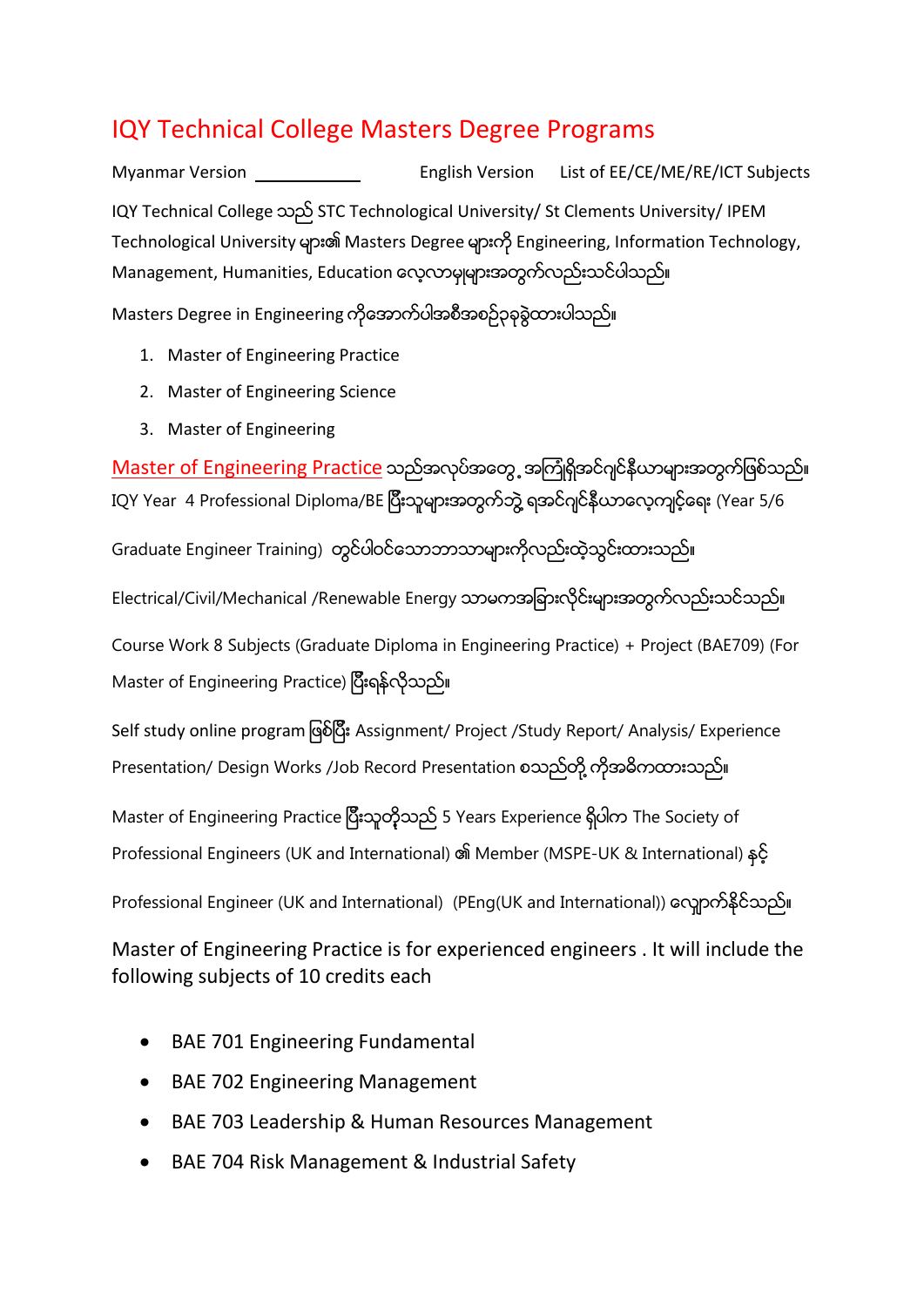- BAE 705 Engineering Competency Development
- BAE 706 Engineering Report Writing
- BAE 707 Engineering Ethics
- BAE 708 Engineering Knowledge

Completion of the above subjects will earn Graduate Diploma in Engineering Practice (80 credits at Masters level +120 Credits for Bachelors degree level total 200 credits. Completion of two or more units can earn Graduate Certificate in Engineering.

The candidate will need to do BAE 709 Engineering Design Project of 40 credits to complete Master of Engineering Practice of 240 credits.

### Master of Engineering Science/Master of Engineering

သည် ကျောင်းဆင်းစ BE များ၊အလုပ်အတွေ့ အကြုံမရှိသေးသောအင်ဂျင်နီယာများ အတွက် ဖြစ်သည်။ Electrical, Civil. Mechanical အတွက် 24 Subjects ၊အခြားလိုင်းများအတွက်သင်

ရိုးပါအတိုင်းပြီးစီးက Master of Engineering Science ရမည်။ထို့ နောက် Thesis (BAE709A)

ပြီးစီးက Master of Engineering ရမည်။

Self study online program ဖြစ်ပြီးပျမ်းမျှတစ်လလျှင်တစ်ဘာသာနှုန်းဖြင့် 20 pages လေ့လာမှု

အစီရင်ခံစာကိုဘာသာတိုင်းအတွက်ရေးသားတင်ပြရမည်။

လေ့လာမှုအစီရင်ခံစာတွင်အောက်ပါတို့ ပါဝင်ရမည်။

- ေနေ့ စွဲ၊လေ့လာသောအခန်းများ၊
- အဓိကအချက်များ၊အခြေခံသဘောတရား၊ဆက်စပ်မှုများ၊ညီမှုုခြင်း၊ဖေါ်မြူလာ၊ပုံများ၊
- လက်တွေ့ သုံးခြင်းများ၊
- Powerpoint ပုံစံတင်ပြသောအနှစ်ချုပ်မှတ်စုများ။
- ကိုယ်ပိုင်ထင်မြင်ယူဆသုံးသပ်ချက်များ။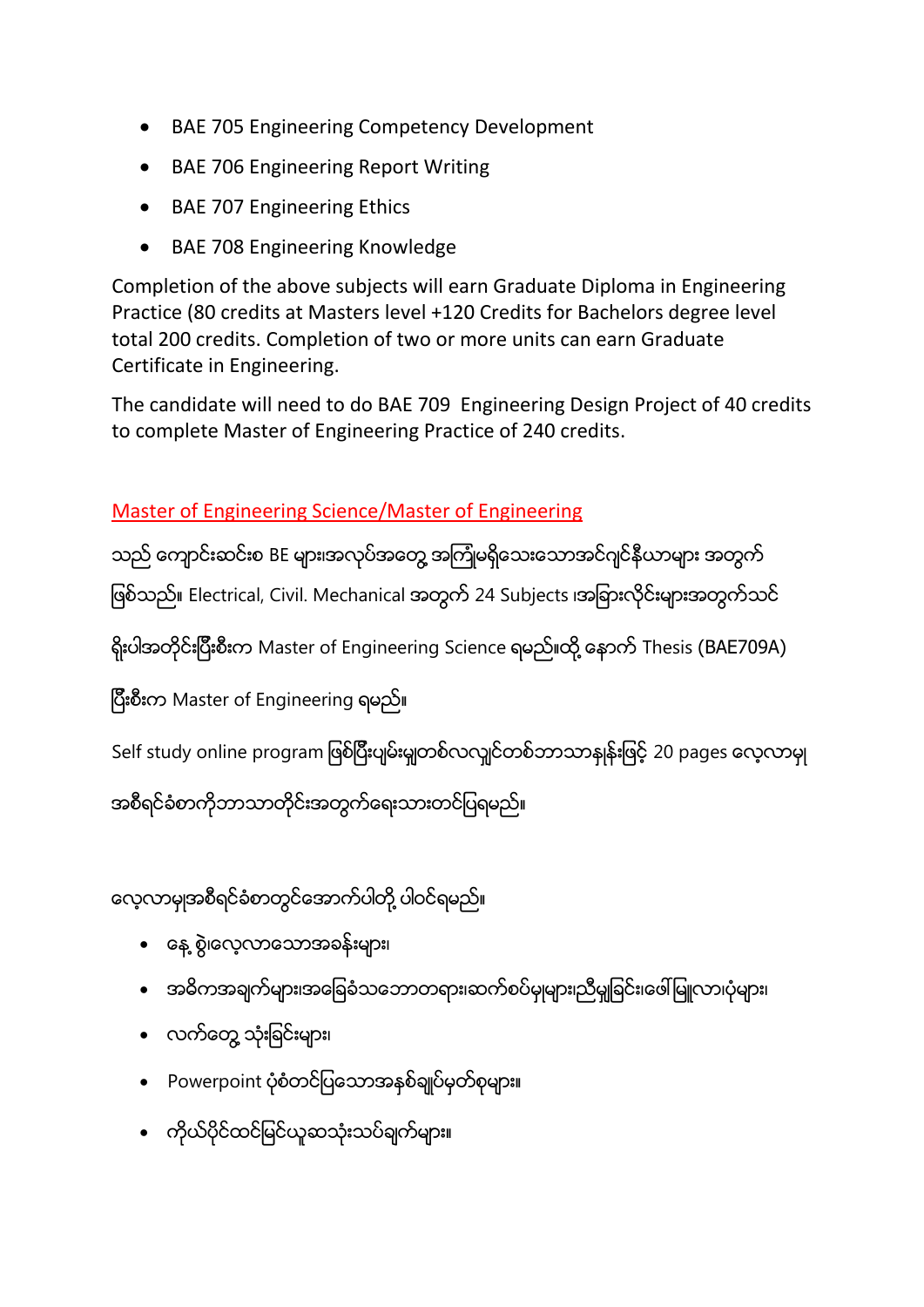There are 24 units in Masters Program, the candidate will need to complete one unit per month so that the whole program will be completed within 24 months. (120 credits at Masters level and 120 Credits for Bachelors degree total 240 credits) to complete Master of Engineering Science, then submit the thesis to complete Master of Engineering.

Completion of the 12 subjects will earn Graduate Diploma in Engineering Practice (60 credits at Masters level +120 Credits for Bachelors degree level total 180 credits. Completion of two or more units can earn Graduate Certificate in Engineering.

## <span id="page-2-0"></span>ELECTRICAL

### Part 1 Course Work

### Any 24 subjects can be selected .

- **(1) BAE 658-Real-time Systems**
- **(2) BAE 665-Fabrication Engineering at the Micro and Nanoscale**
- **(3) BAE 655-Wireless Communications.**
- **(3A) BAE 671-Satellite Communications and Navigation Systems**
- **(4) BAE 665-Embedded Digital Signal Processing Systems**
- **(5)BAE 657-Advanced Electromagnetics Applications**
- **(6)BAE 676-Failure Analysis**
- **(7)BAE 673-Frequency Stability**
- **(8) MEE11-High Speed A-D Converters**
- **(9) MEE2-Advanced Electric Power Engineering**

**MEE9-Handbook of Power System Engineering-.pdf (11.57MB) (10)MEE12-Iterative Learning Control**

- **(11) BAE 664-Distributed Generation in Power System**
- **(12) BAE 675-Nanoelectronics**
- **(13) MEE1-Electric Distribution Systems**
- **(14) BAE 674-Intelligent Systems**
- **(15) MEE13-Non linear control**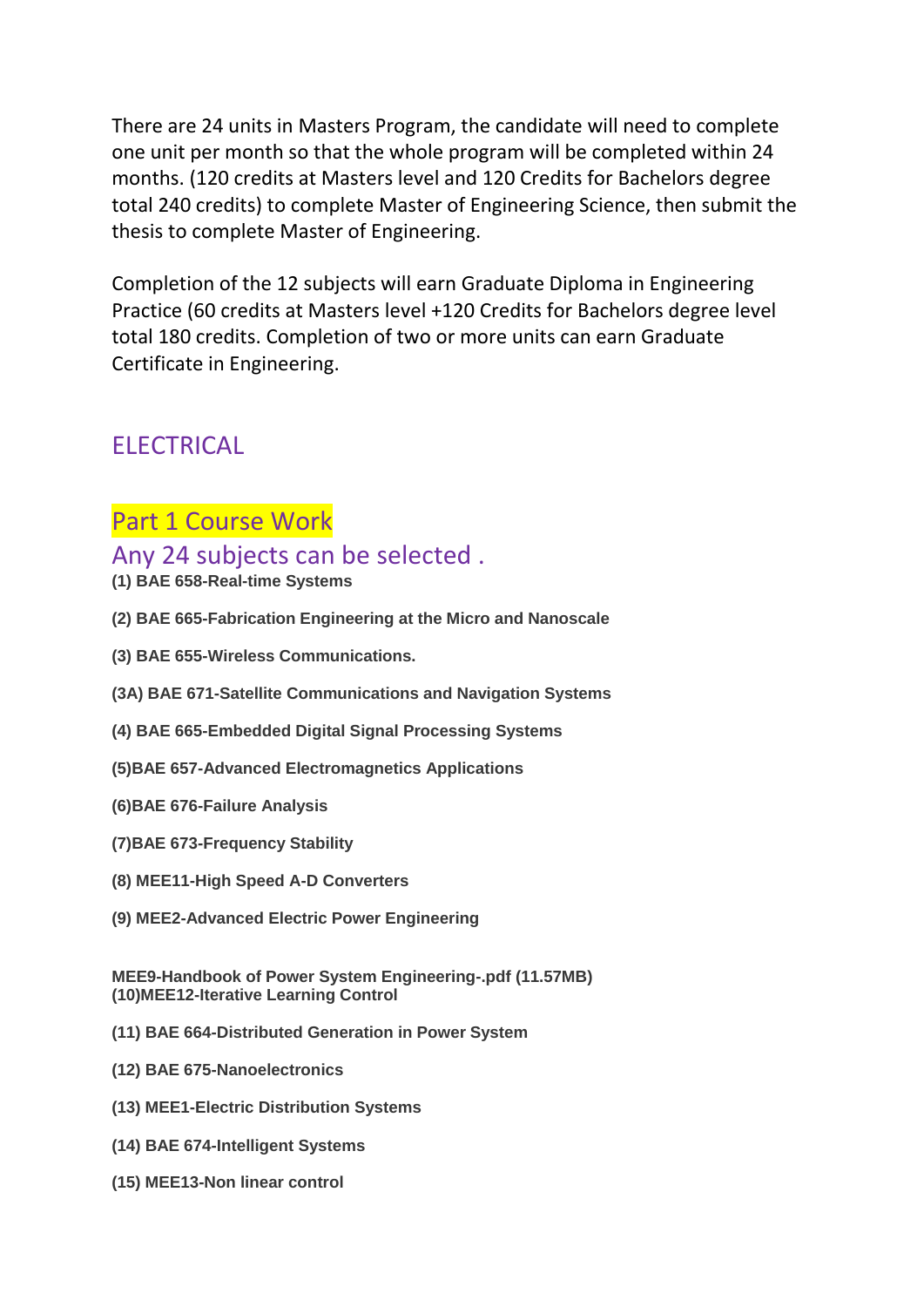- **(16) BAE 656-Advanced Digital Signal Processing and Noise Reduction**
- **(17) BAE 677-Photovoltaic Systems**
- **(18) BAE 660-Control Engineering**
- **(19) BAE 659-Computer-aided Control Systems**
- **(20) MEE7-EMI Filter Design**
- **(21) BAE 661-Design of Electrical Services for Buildings**
- **(22) BAE 670-Power System Engineering**
- **(23) MEE10-High Performance Control of AC Drives**
- **(24) BAE 667-Industrial Control System**
- **(25) MEE14-System Engineering Concepts**
- **(26) MEE6-Electronics+Power Electronics+Opto Electronics+Microwave+Radar**
- **(27) BAE 666-Generating Electricity in a Carbon Constrained World**
- **(28) BAE 669-Power Electronics and Instrumentation Engineering**
- **(29) BAE 663-Advanced Digital Electronics**
- **(30)MEE8-Flexible Power Transmission**
- **(31) BAE 668-Photonics**
- **(32) MEE3-Electric Power Transmission System Engineering**
- **(33) BAE 672-Industrial& System Engineering**
- **(34) MEE5-Electro Optics**
- **(35) MEE4-Electricity Power Generation**
- **(36) BAE 662-Design of Rotating Electrical Machines**

# Part 2 Thesis

**BAE709A Master of Engineering Thesis**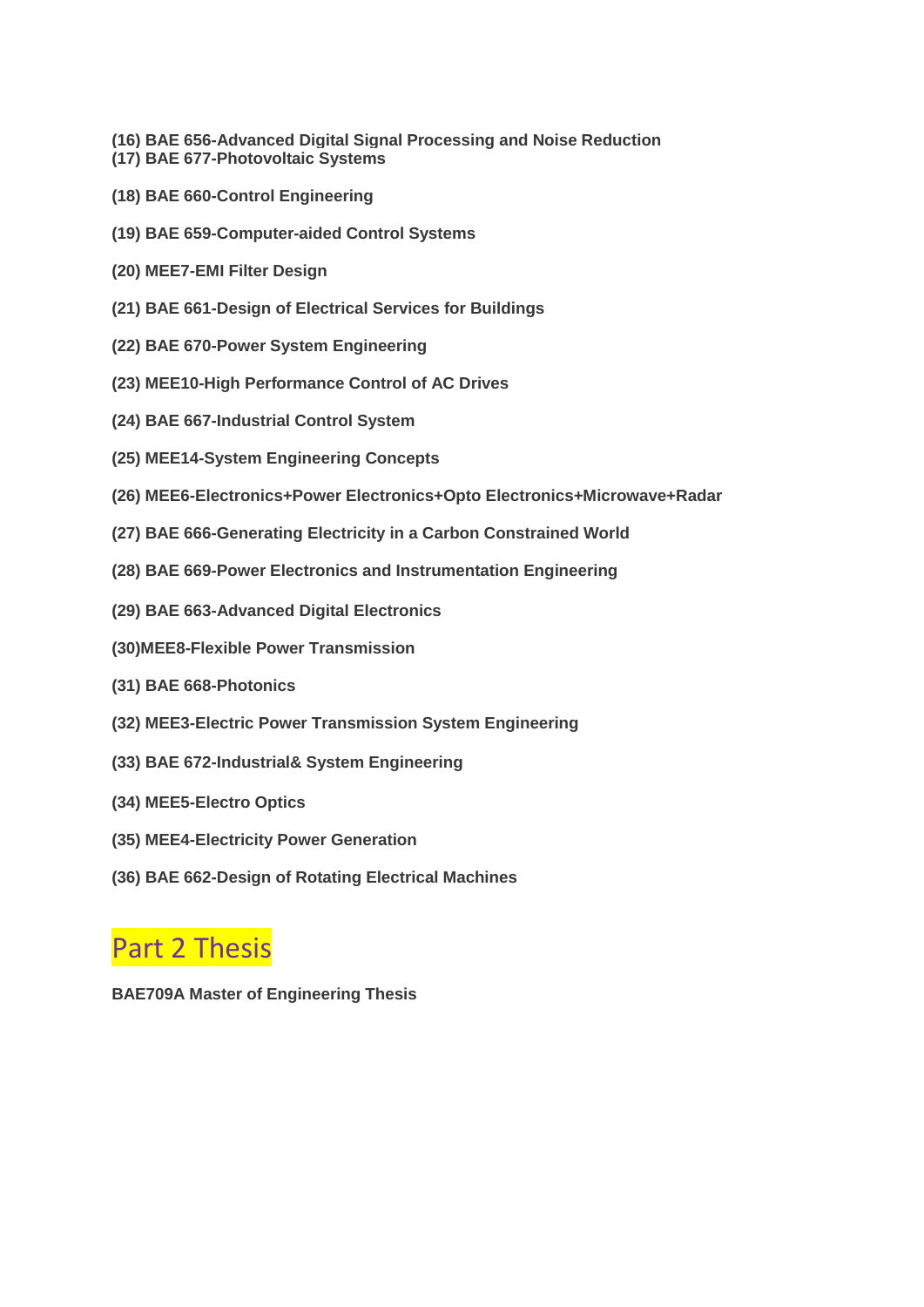### **CIVIL**

#### Part 1 Course Work

All 24 subjects must be completed.

- **(1) BAE 654-Theory & Design of Bridges**
- **(2)BAE 653-Surveying**
- **(3) BAE 652-Structural Analysis**
- **(4) BAE 649-Soil & Rock Mechanic**
- **(5)BAE 651-Strom & Waste Water**
- **(6) BAE 650-Steel Design.pdf**
- **(7) BAE 648-Railways Bridges**
- **(8)BAE 646 Highway Engineering**
- **(9) BAE 647-Piling Engineering**
- **(10) BAE 645-Geotechnics**
- **(11) BAE 642-Design of Reinforce Concrete**
- **(12) BAE 644-Estimating**
- **(13) BAE 643-Earthquake Resistant Structure**
- **(14) BAE 638-Construction Drawing**
- **(15)BAE 641-Construction Site Planning**
- **(16) BAE 640-Construction Mathematics.**
- **(17) BAE 639-Construction Materials**
- **(18) BAE 634-Building Construction**
- **(19) BAE 637-Composite Structure of Steel & Concrete**
- **(20) BAE 636-Building Technology Electrical Mechanical System**
- **(21) BAE 635-Building Survey**
- **(22) BAE 633-Bridge Construction**
- **(23) BAE 632-Architectural Design**
- **(24) BAE 631-Advanced Concrete Technology**

## Part 2 Thesis

**BAE709A Master of Engineering Thesis**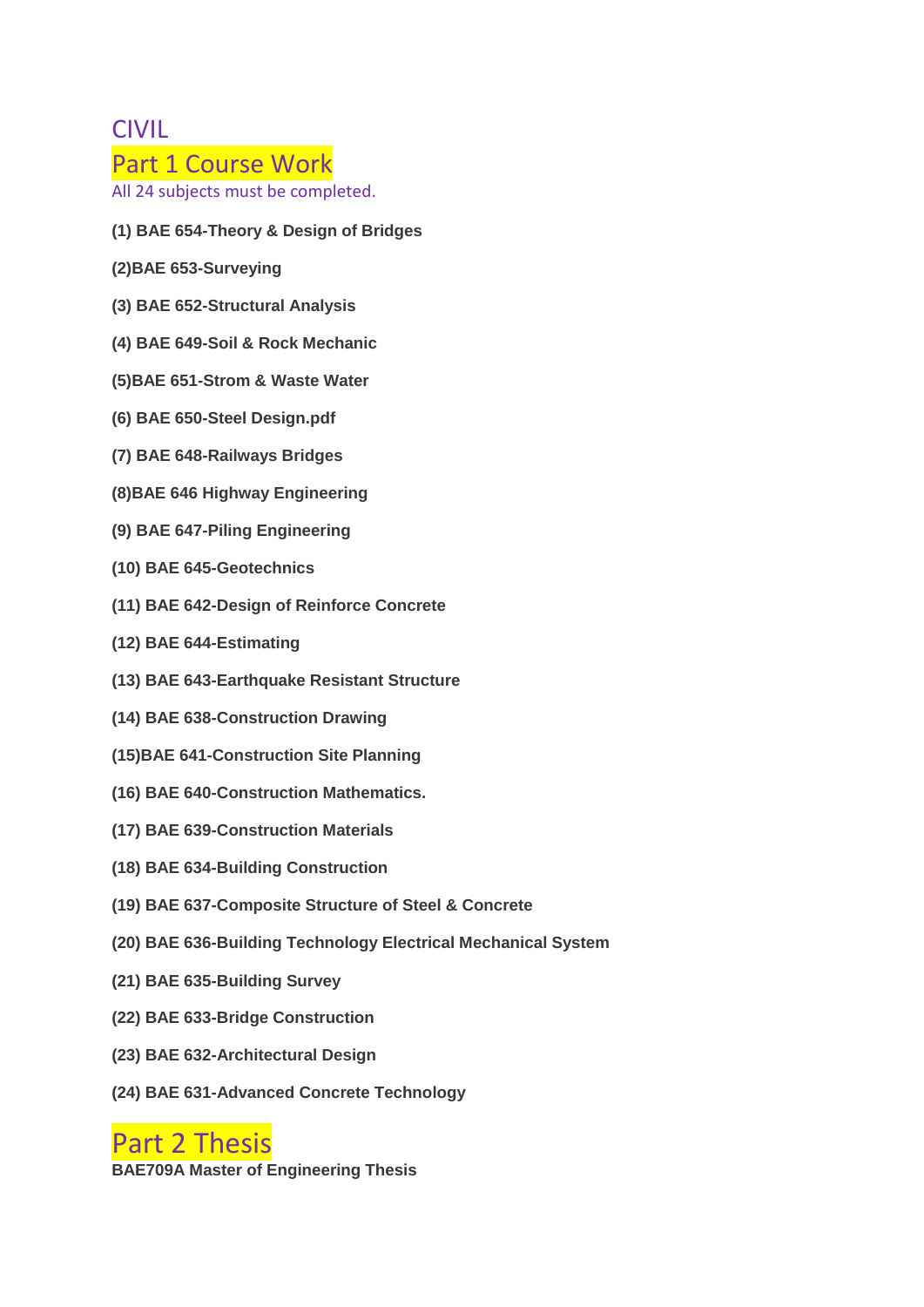### MECHANICAL

#### Part 1 Course Work

Any 24 subjects to be completed.

- **(1) BAE 694-Control Engineering**
- **(2) BAE 682-Assembly Automation & Product Design**
- **(3) BAE 688-Manufacturing & Management.**
- **(4) BAE 692-Metallurgy**
- **(5) BAE 689A-Mechanical Design**
- **(6) BAE 686-Electro-Mechanical Manufacturing Process**
- **(7) BAE 683-Material engineering**
- **(8) BAE 693-Piping System**
- **(9) BAE 689B-Mechanical Design**
- **(10) BAE 625- Structural Engineering Mechanics**
- **(11) BAE 696-Specification Development**
- **(12) BAE 698-Thermal Engineering**
- **(13) BAE 699-Rotating Machinery Vibration**
- **(14) BAE 678A-Machine Design**
- **(15) BAE 684-Computerised Engine Control**
- **(16) BAE 678B-Machine Design**
- **(17) BAE 685-Electric Vehicle Technology**
- **(18) BAE 695-Random Vibration**
- **(19) BAE 691-Mechatronics**
- **(20) BAE 680-Quality Control**
- **(21) BAE 690-Mechanical Estimating**
- **(22) BAE 679- Materials Science**
- **(23) BAE 681- Welding Engineering.**
- **(24) BAE 679-Composite Materials & Joining Technology**
- **(25) BAE 687-Lasers in Manufacturing**
- **(26) BAE 697-Structural Foundation Design**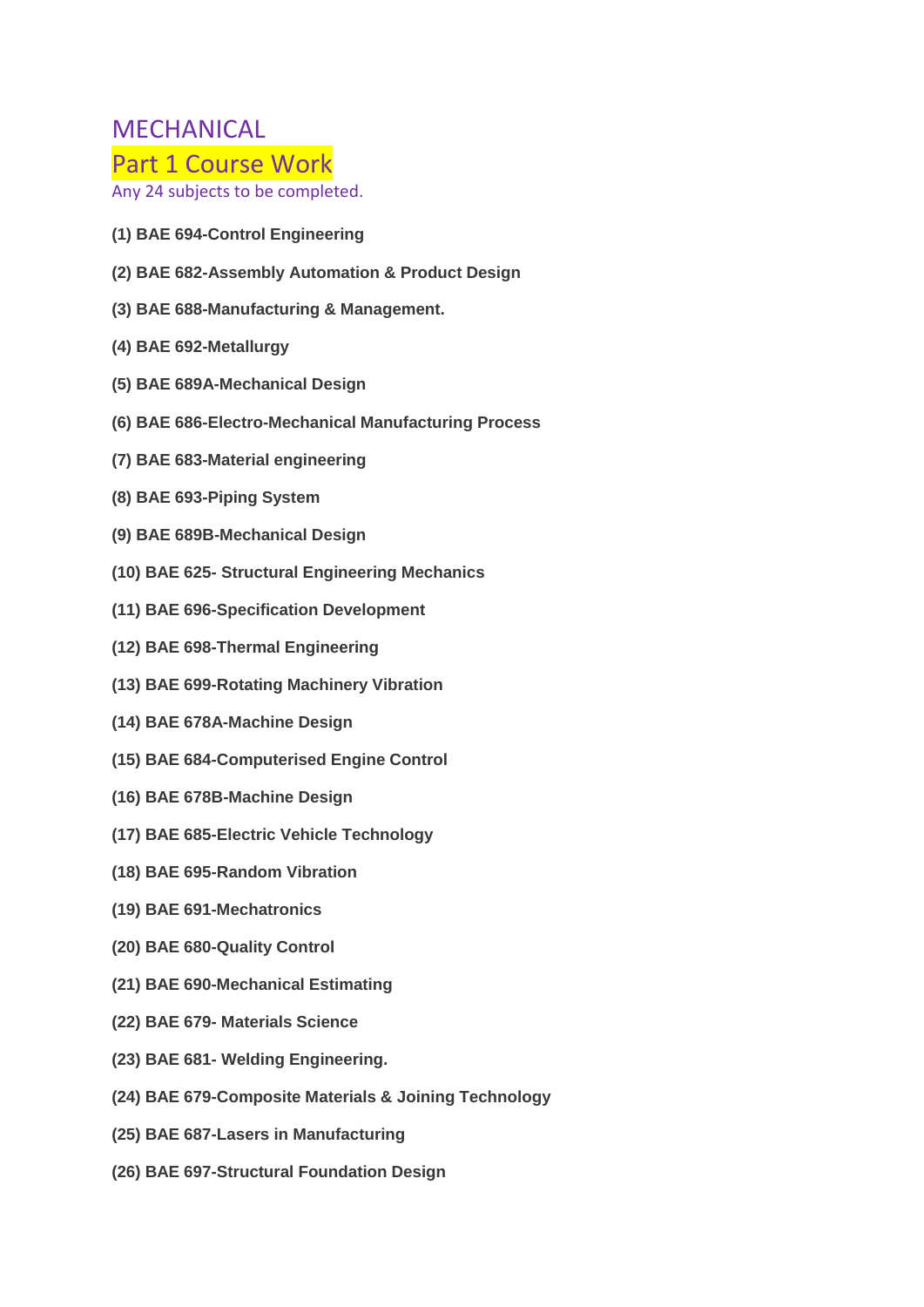

**BAE709A Master of Engineering Thesis**

### RENEWABLE ENERGY

Part 1 Course Work

## The following 10 subjects to be completed.

Each 10 credits and total 100 credits to get Graduate Diploma

- **(1) RE511- Sustaining Earth Energy resources**
- **(2) RE510- Water Conservation**
- **(3) RE509- Applied Photovoltaics**
- **(4) RE508- Solar Hydrogen Energy System**
- **(5) RE507- Offshore Wind Turbines Part 1**
- **RE507- Offshore Wind Turbines Part 2**
- **(6) RE505- Green Building Design**
- **(7) RE504- Engineering Solution for Sustainability**
- **(8) RE503- Energy Management in Industrial and Commercial Facilities**
- **(9) RE502- Biomass Gasification**
- **(10) RE 501-Control of Solar Energy System**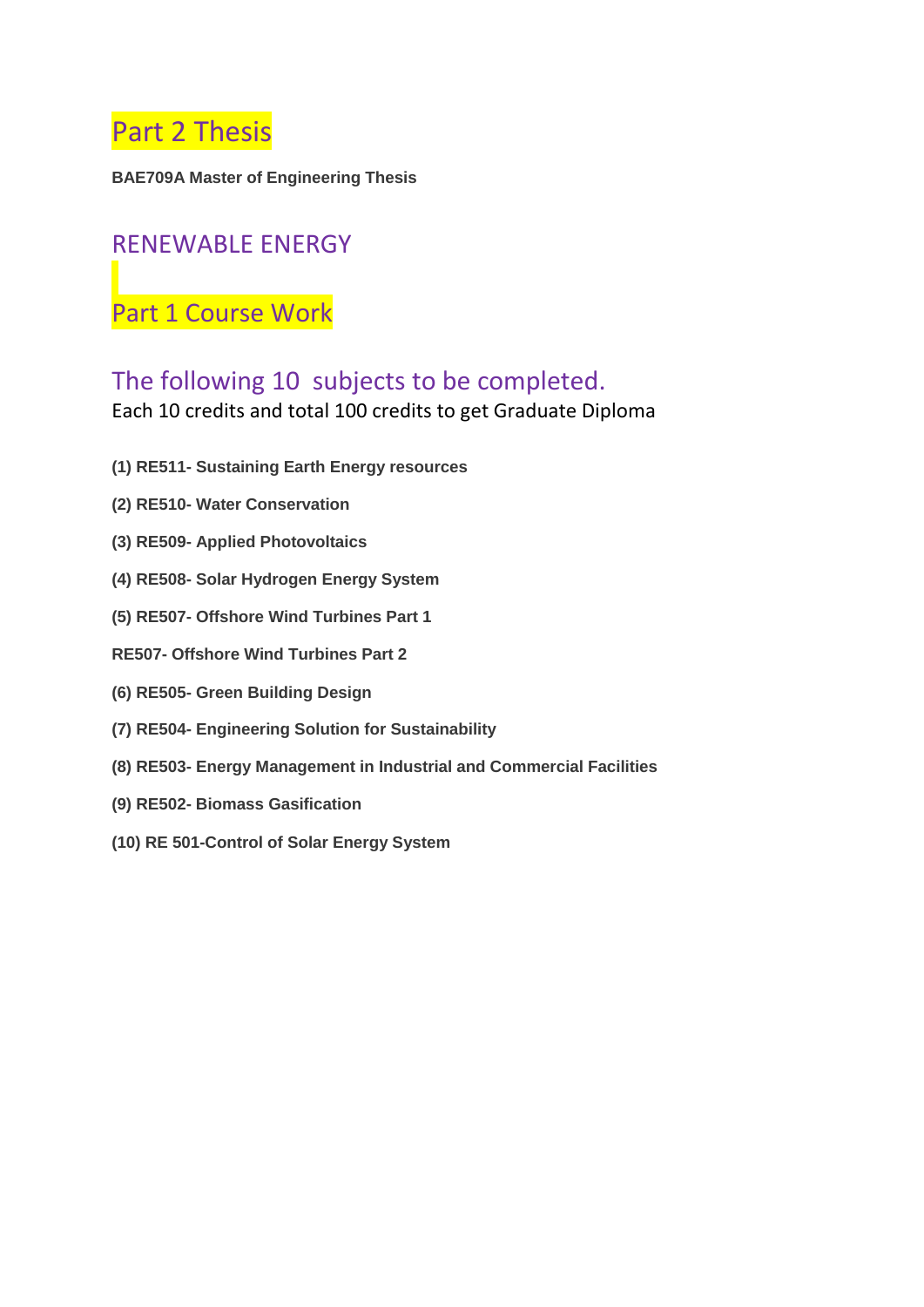## INFORMATION TECHNOLOGY

## Part 1 Course Work

The following 8 subjects to be completed Each 10 credits, total 80 credits to complete Graduate Diploma

- **(1) Programming (ICT 601)**
- **(2) E-Commerce (ICT 602)**
- **(3) Multimedia Systems (ICT 604)**
- **(4) Database Systems(ICT 502)**
- **(5) Applied Computing I (ICT 505)**
- **(6) Applied Computing (ICT 506)**
- **(7) Software Engineering (ICT 603).zip (90.71MB)**

The following two Electrical (Computer) subjects must be completed Each 5 credits. Two combined units 10 credits

**(8) BAE658 Real Time Systems + BAE 674 Intelligent Systems**

**BAE 658-Real-time Systems**

**BAE 674-Intelligent Systems**

# Part 2 Thesis

**BAE709B Master of Applied Science (Information Technology) Thesis**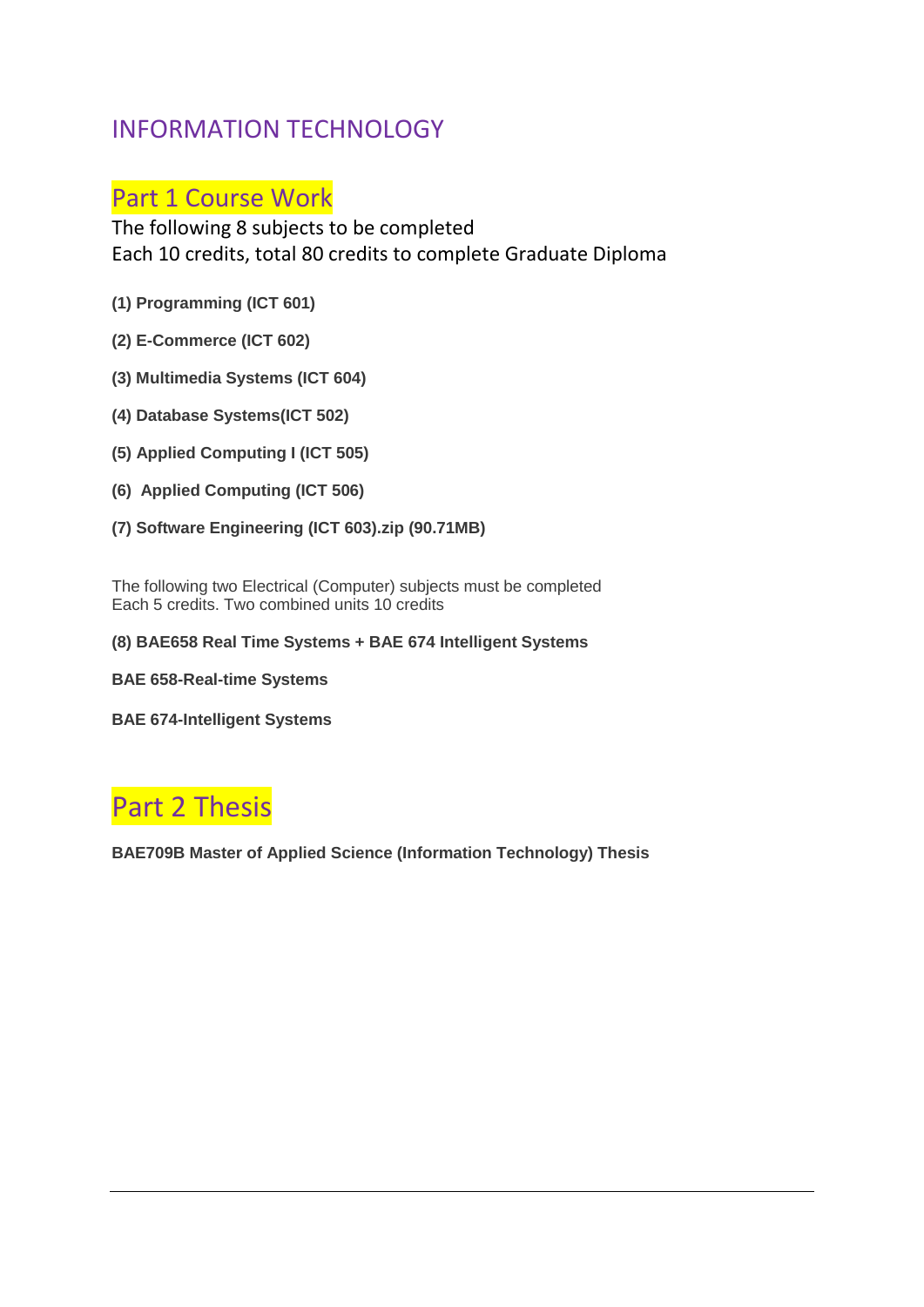#### <span id="page-8-0"></span>ENGLISH VERSION

#### (1) Master of Engineering Practice (240 credits, 120 credits for BE degree)

Master of Engineering Practice is for experienced engineers . It will include the following subjects of 10 credits each

- BAE 701 Engineering Fundamental
- BAE 702 Engineering Management
- BAE 703 Leadership & Human Resources Management
- BAE 704 Risk Management & Industrial Safety
- BAE 705 Engineering Competency Development
- BAE 706 Engineering Report Writing
- BAE 707 Engineering Ethics
- BAE 708 Engineering Knowledge

Completion of the above subjects will earn Graduate Diploma in Engineering Practice (80 credits at Masters level +120 Credits for Bachelors degree level total 200 credits. Completion of two or more units can earn Graduate Certificate in Engineering.

The candidate will need to do Engineering Design Project of 40 credits to complete Master of Engineering Practice of 240 credits

#### (2) Master of Engineering (240 credits, 120 credits for BE degree)

Masters of Engineering program is for recent graduates who have completed their BE degrees.

It will include the following 24 subjects of 5 credits each

The students will have to write 20 pages study progress report for each of the subjects outlined below.

The report needs to include

- Date and chapters that the candidate reads (The student will need to read the book
- at least 4 days per week)